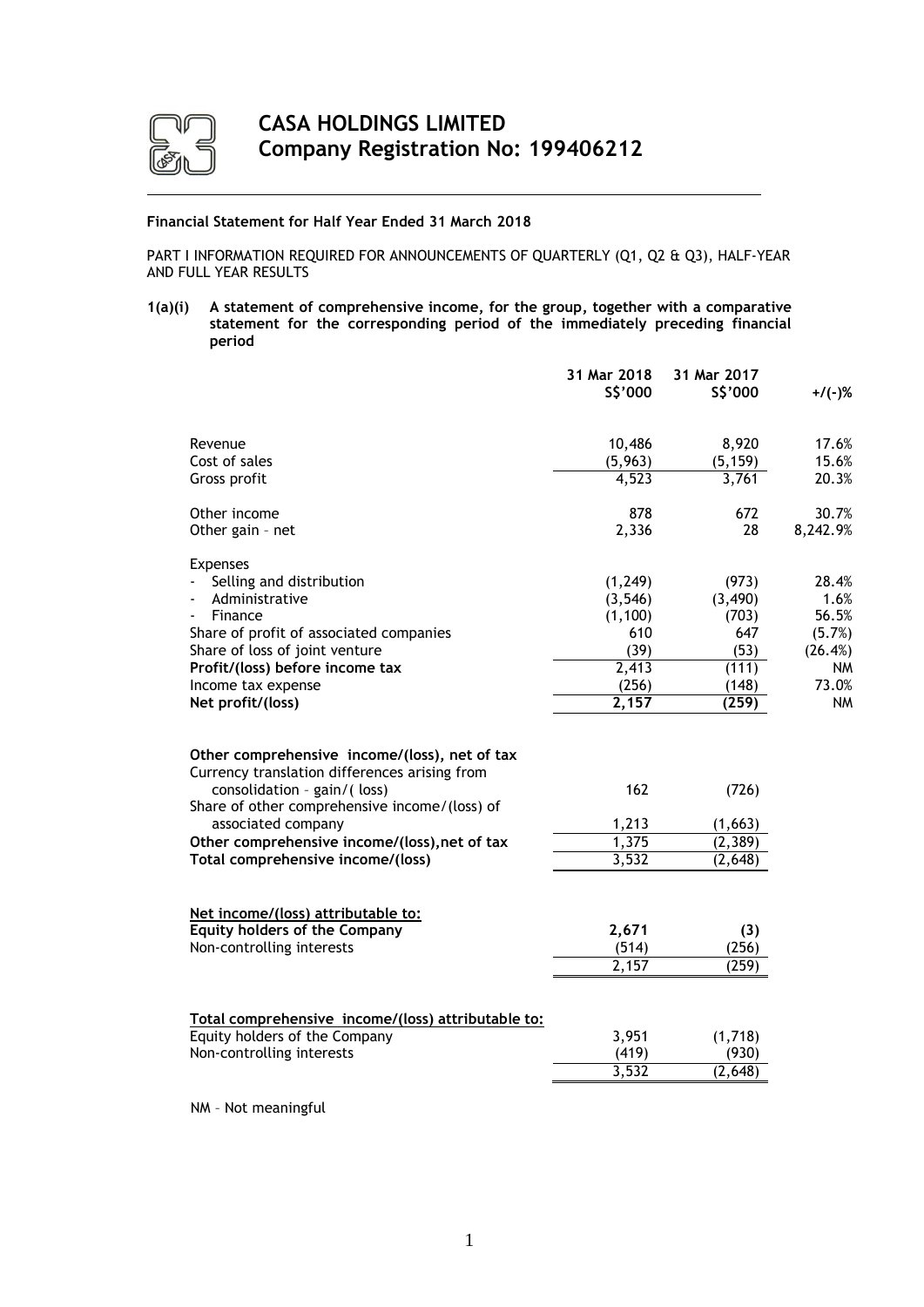### **1(a)(ii) The accompanying notes to the financial statements form an integral part of the financial statements**

|                                       | 31 Mar 2018<br>S\$'000 | 31 Mar 2017<br>\$\$'000 |
|---------------------------------------|------------------------|-------------------------|
| Charging/ (crediting):                |                        |                         |
| Other operating (income)/loss:        |                        |                         |
| - Interest income                     | (33)                   | (20)                    |
| - Rental income                       | (241)                  | (240)                   |
| - Service income                      | (560)                  | (400)                   |
| - Foreign exchange gain- net          | (1, 169)               | (28)                    |
| - Gain on amortisation of non-current |                        |                         |
| payables                              | (130)                  |                         |
| - Gain on disposal of asset held-for- |                        |                         |
| sale                                  | (1,036)                |                         |
| Expenses:                             |                        |                         |
| - Depreciation                        | 537                    | 522                     |
| - Employee compensation (including    |                        |                         |
| Directors' remuneration)              | 2,083                  | 2,106                   |
| - Interest on borrowings              | 630                    | 608                     |
| - Amortised interest on non-current   |                        |                         |
| payables                              | 470                    | 95                      |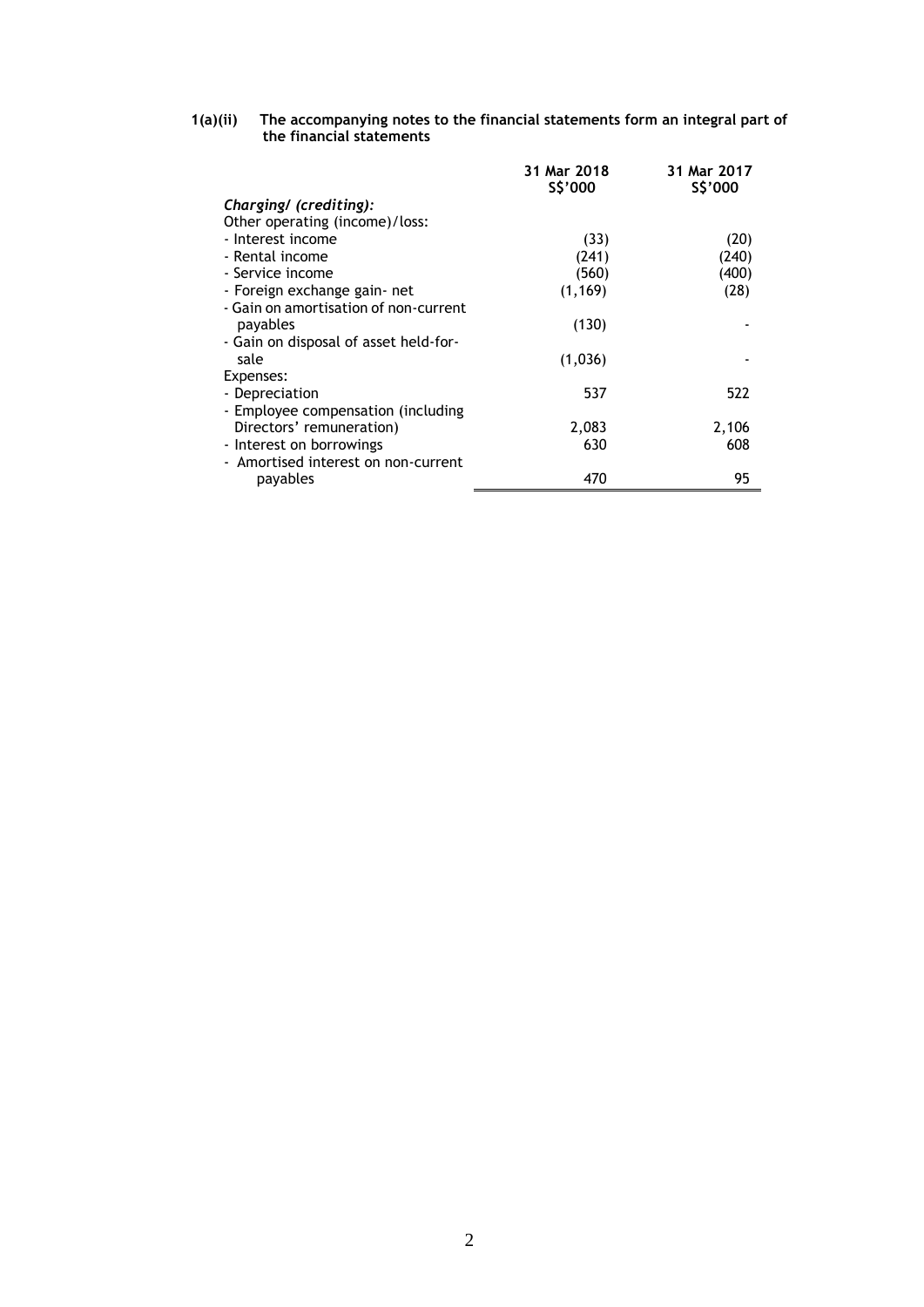**1(b)(i) A statement of financial position (for the issuer and group), together with a comparative statement as at the end of the immediately preceding financial year.**

|                                                                       | <b>The Group</b> |             | <b>The Company</b> |             |
|-----------------------------------------------------------------------|------------------|-------------|--------------------|-------------|
|                                                                       | 31 Mar 2018      | 30 Sep 2017 | 31 Mar 2018        | 30 Sep 2017 |
|                                                                       | \$\$'000         | \$\$'000    | \$\$'000           | \$\$'000    |
| <b>Current assets</b>                                                 |                  |             |                    |             |
| Cash and cash bank balances                                           | 12,243           | 3,278       | 7,862              | 66          |
| Trade and other receivables                                           | 4,493            | 5,362       | 27,055             | 22,381      |
| Inventories                                                           | 4,252            | 4,621       |                    |             |
| Development properties                                                | 57,025           | 53,925      |                    |             |
| Assets held-for-sale                                                  |                  | 9,707       |                    | 7,702       |
| <b>Total current assets</b>                                           | 78,013           | 76,893      | 34,917             | 30,149      |
| <b>Non-current assets</b>                                             |                  |             |                    |             |
| Club membership                                                       | 9                | 9           |                    |             |
| Investments in associated companies                                   | 14,355           | 12,533      | 10,305             | 10,305      |
| Investments in subsidiary corporations                                |                  |             | 12,959             | 12,959      |
| Investments in joint venture company                                  | 2,352            | 2,112       |                    |             |
| Property, plant and equipment                                         | 19,764           | 19,958      |                    |             |
| Deferred income tax assets                                            | 84               | 83          |                    |             |
| Derivative financial instrument                                       | 1,890            | 3,213       |                    |             |
| Total non-current assets                                              | 38,454           | 37,908      | 23,264             | 23,264      |
| <b>Total assets</b>                                                   | 116,467          | 114,801     | 58,181             | 53,413      |
| Liabilities and shareholder's equity                                  |                  |             |                    |             |
| <b>Current liabilities</b>                                            |                  |             |                    |             |
| Trade and other payables                                              | 13,588           | 12,409      | 11,731             | 13,148      |
| <b>Borrowings</b>                                                     | 17,473           | 13,906      |                    |             |
| Current income tax liabilities                                        | 470              | 371         |                    |             |
| Provisions                                                            | 392              | 392         |                    |             |
| <b>Total current liabilities</b>                                      | 31,923           | 27,078      | 11,731             | 13,148      |
|                                                                       |                  |             |                    |             |
| <b>Non-current liabilities</b>                                        |                  |             |                    |             |
| <b>Borrowings</b>                                                     | 3,596            | 12,393      |                    |             |
| Other payables                                                        | 16,142           | 14,114      |                    |             |
| Provisions                                                            | 170              | 161         |                    |             |
| Total non-current liabilities                                         | 19,908           | 26,668      |                    |             |
|                                                                       |                  |             |                    |             |
| <b>Total liabilities</b>                                              | 51,831           | 53,746      | 11,731             | 13,148      |
| Net assets                                                            | 64,636           | 61,055      | 46,450             | 40,265      |
| Capital and reserves attributable to<br>equity holders of the Company |                  |             |                    |             |
| Share capital                                                         | 32,315           | 32,315      | 32,315             | 32,315      |
| Currency translation reserves                                         | (9, 856)         | (11, 136)   |                    |             |
| Revaluation reserves                                                  | 12,282           | 12,282      |                    |             |
| Retained profits                                                      | 28,520           | 25,849      | 14,135             | 7,950       |
| Equity attributable to equity holders                                 |                  |             |                    |             |
| of the Company                                                        | 63,261           | 59,310      | 46,450             | 40,265      |
| Non-controlling interests                                             | 1,375            | 1,745       |                    |             |
|                                                                       | 64,636           | 61,055      | 46,450             | 40,265      |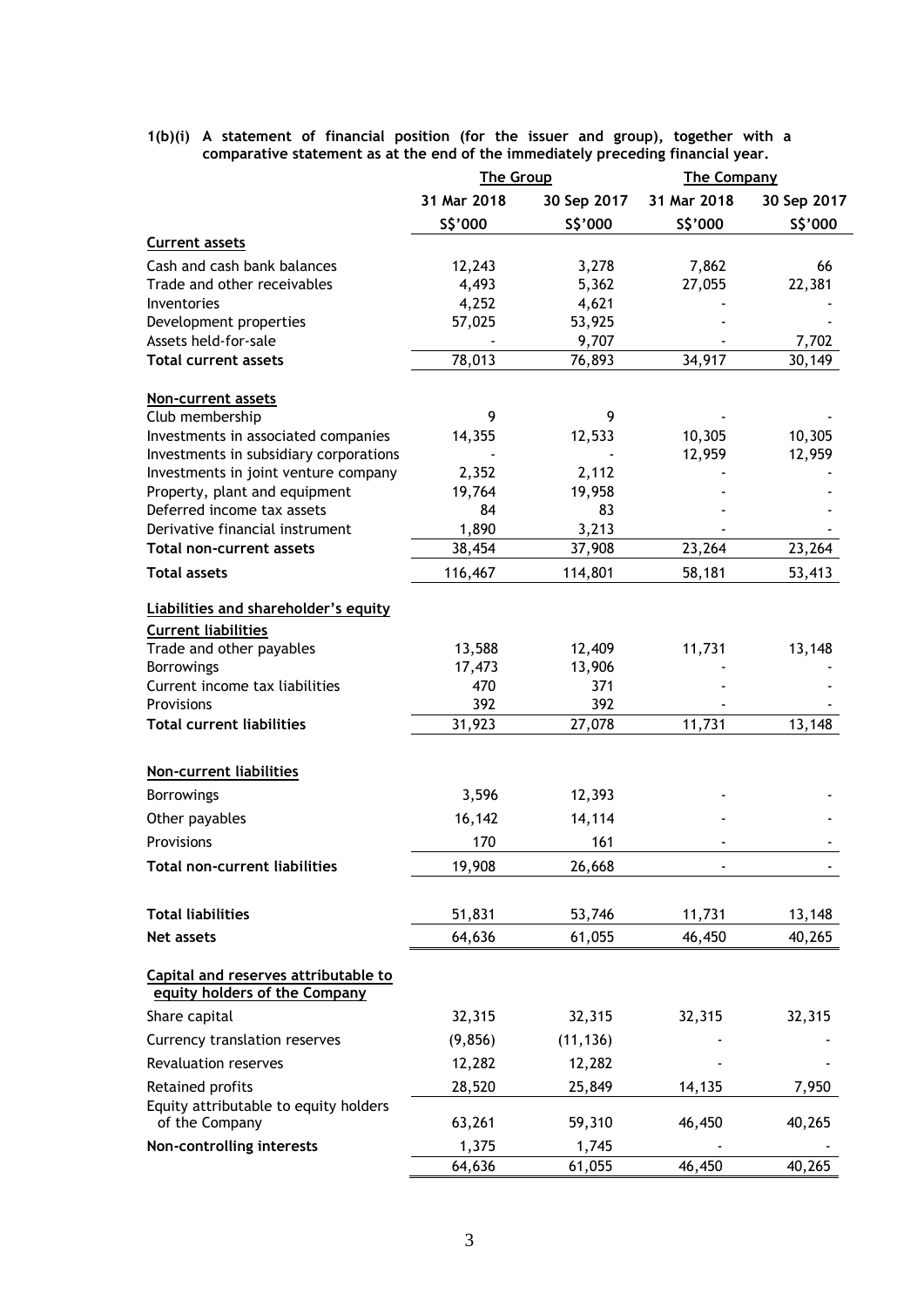# **1(b)(ii) Aggregate amount of group's borrowings and debt securities.**

|                                                       |                                            | As at 31 Mar 2018 | As at 30 Sep 2017  |                      |  |
|-------------------------------------------------------|--------------------------------------------|-------------------|--------------------|----------------------|--|
|                                                       | Secured<br>Unsecured<br>S\$'000<br>S\$'000 |                   | Secured<br>S\$'000 | Unsecured<br>S\$'000 |  |
| Amount repayable in one year or<br>less, or on demand | 17,473                                     | $\blacksquare$    | 13.906             | ۰                    |  |
| Amount repayable after one year                       | 3.596                                      | $\blacksquare$    | 12,393             | $\blacksquare$       |  |

The Group's borrowings are secured by certain bank deposits, land held for property development and corporate guarantees.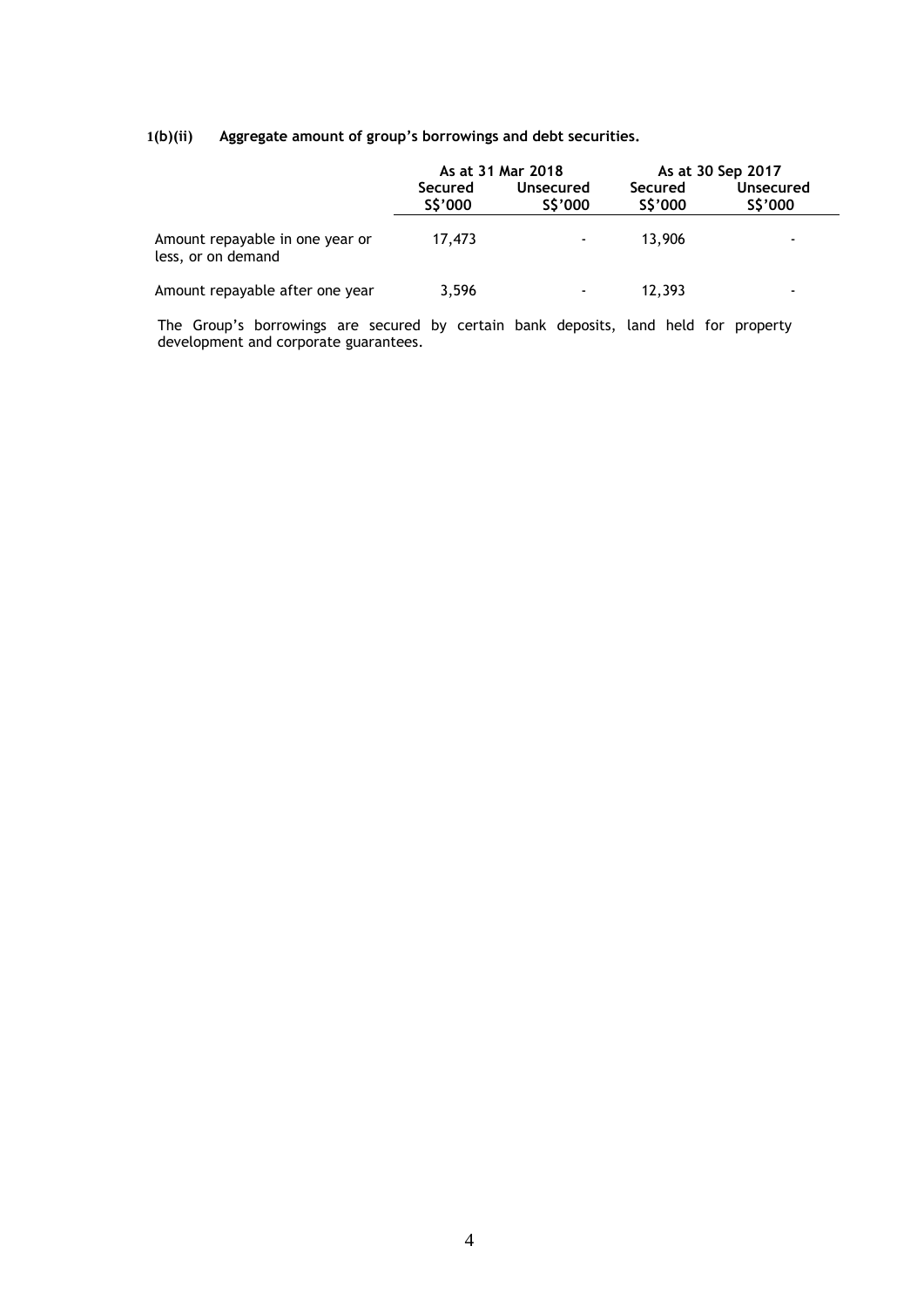**1(c) A statement of cash flows (for the group), together with a comparative statement for the corresponding period of the immediately preceding financial year**

|                                                                                                  | 31 Mar 2018<br>\$\$'000 | 31 Mar 2017<br>\$\$'000 |
|--------------------------------------------------------------------------------------------------|-------------------------|-------------------------|
| Net profit/(loss)<br>Adjustment for:                                                             | 2,157                   | (259)                   |
| Depreciation                                                                                     | 537                     | 522                     |
| Income tax expense                                                                               | 256                     | 148                     |
| Interest income                                                                                  | (33)                    | (20)                    |
| Interest expense                                                                                 | 1,100                   | 703                     |
| Share of profit of associated companies                                                          | (610)                   | (647)                   |
| Share of loss of joint venture                                                                   | 39                      | 53                      |
| Gain on disposal of asset held-for-sale                                                          | (1,036)                 |                         |
| Gain on amortisation of non-current payables                                                     | (130)                   |                         |
| Unrealised currency translation gain                                                             | (513)                   | (437)                   |
| Operating cash flows before working capital changes                                              | 1,767                   | 63                      |
| Inventories                                                                                      | 369                     | (41)                    |
| Trade and other receivables                                                                      | 913                     | (337)                   |
| Trade and other payables                                                                         | 204                     | (449)                   |
| Development properties                                                                           | (59)                    | (37)                    |
| Cash generated from/(used in) operations                                                         | 3,194                   | (801)                   |
| Income tax paid                                                                                  | (157)                   | (157)                   |
| CASH FLOWS GENERATED FROM /(USED IN) OPERATING<br><b>ACTIVITIES</b>                              | 3,037                   | (958)                   |
| <b>CASH FLOWS FROM INVESTING ACTIVITIES</b>                                                      |                         |                         |
|                                                                                                  |                         |                         |
| Purchase of property, plant and equipment                                                        | (110)                   | (58)                    |
| Proceeds from disposal of asset held for sale                                                    | 10,743                  |                         |
| Proceeds from disposal of property held for sale                                                 |                         | 363                     |
| Investment in joint venture                                                                      | (292)                   | (107)                   |
| Interest received                                                                                | 33                      | 20                      |
| CASH FLOWS GENERATED FROM INVESTING ACTIVITIES                                                   | 10,374                  | 218                     |
| <b>CASH FLOWS FROM FINANCING ACTIVITIES</b>                                                      |                         |                         |
| Repayment of borrowings                                                                          | (4, 720)                | (4, 156)                |
| Proceeds from borrowings                                                                         | 243                     |                         |
| Proceeds from related parties' borrowings                                                        | 1,964                   | 1,477                   |
| Proceeds from non-controlling shareholders                                                       | 49                      |                         |
| (Decrease)/increase in bills payable                                                             | (844)                   | 435                     |
| Interest paid                                                                                    | (630)                   | (824)                   |
| Decrease/(increase) in bank deposits pledged                                                     | 157                     | (10)                    |
| <b>CASH FLOWS USED IN FINANCING ACTIVITIES</b>                                                   | (3,781)                 | (3,078)                 |
| Net change in cash and bank balances<br>Cash and bank balances at the beginning of the financial | 9,630                   | (3, 818)                |
| period                                                                                           | 1,654                   | 6,722                   |
| Effects of exchange rate changes on cash and bank balances                                       | 123                     | (160)                   |
| Cash and bank balance at the end of the financial period                                         | 11,407                  | 2,744                   |
|                                                                                                  |                         |                         |
| Represented by:                                                                                  |                         |                         |
| Cash and bank balances                                                                           | 12,243                  | 3,521                   |
| Less: Bank deposits pledged                                                                      | (836)                   | (777)                   |
|                                                                                                  | 11,407                  | 2,744                   |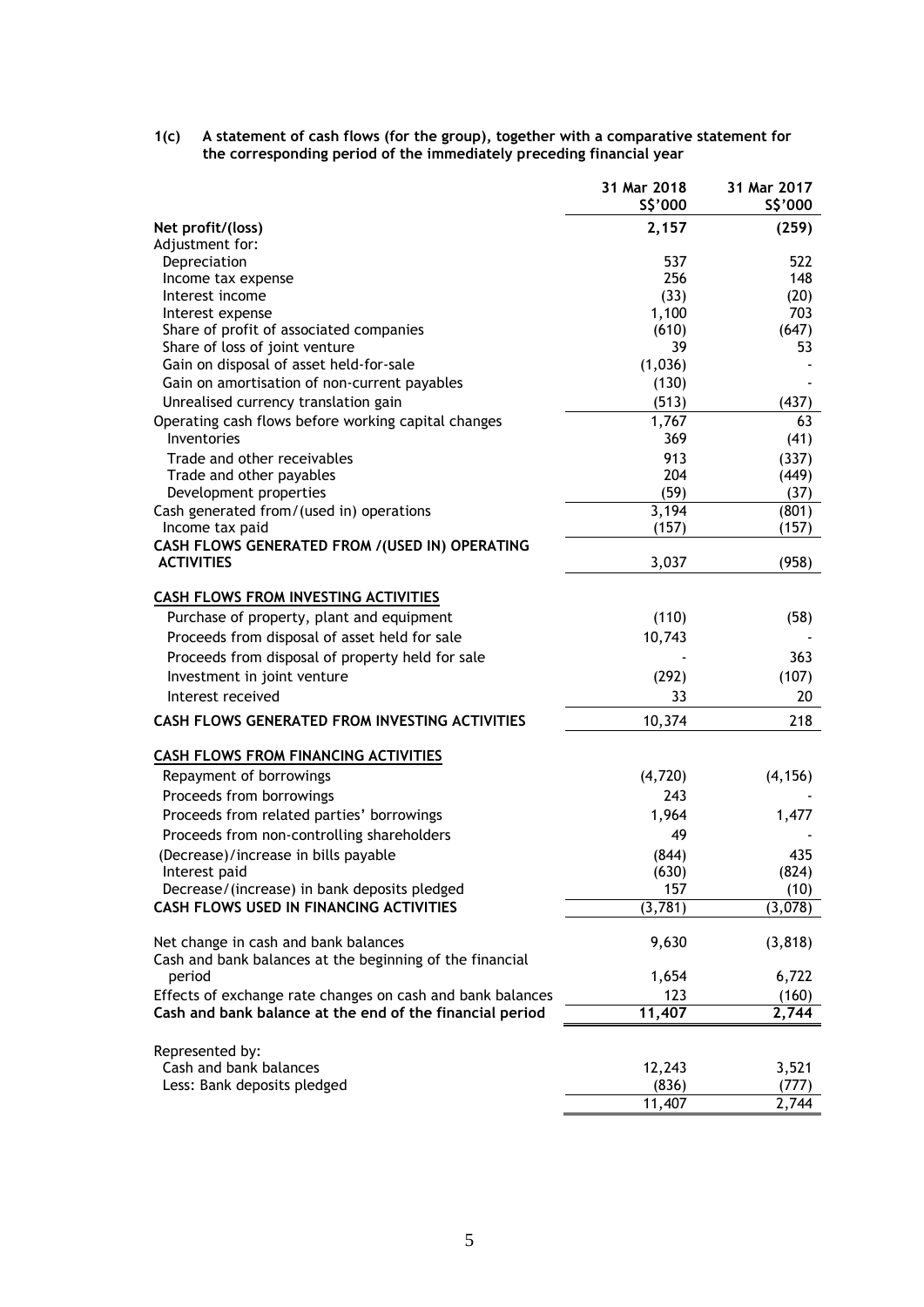**1(d)(i) A statement (for the issuer and group) showing either (i) all changes in equity or (ii) changes in equity other than those arising from capitalization issues and distributions to shareholders, together with a comparative statement for the corresponding period of the immediately preceding financial year.** 

|                                                                                                      | Attributable to equity holders of the Company |                                                |                                           |                                 |                   |                                              |                                    |
|------------------------------------------------------------------------------------------------------|-----------------------------------------------|------------------------------------------------|-------------------------------------------|---------------------------------|-------------------|----------------------------------------------|------------------------------------|
|                                                                                                      | <b>Share</b><br>capital<br>\$\$'000           | Currency<br>translation<br>reserve<br>\$\$'000 | <b>Revaluation</b><br>reserve<br>\$\$'000 | Retained<br>profits<br>\$\$'000 | Total<br>\$\$'000 | Non-<br>controlling<br>interests<br>\$\$'000 | <b>Total</b><br>equity<br>\$\$'000 |
| The Group                                                                                            |                                               |                                                |                                           |                                 |                   |                                              |                                    |
| Balance as at 1 Oct 2017                                                                             | 32,315                                        | (11, 136)                                      | 12,282                                    | 25,849                          | 59,310            | 1,745                                        | 61,055                             |
| Total comprehensive<br>income/(loss) for the<br>financial period<br>Incorporation of a<br>subsidiary |                                               | 1,280                                          |                                           | 2,671                           | 3,951             | (419)<br>49                                  | 3,532<br>49                        |
| Balance as at 31 Mar 2018                                                                            | 32,315                                        | (9, 856)                                       | 12,282                                    | 28,520                          | 63,261            | 1,375                                        | 64,636                             |
| The Group<br>Balance as at 1 Oct 2016<br>Total comprehensive<br>loss for the financial               | 32,315                                        | (10,097)                                       | 13,393                                    | 36,619                          | 72,230            | 3,185                                        | 75,415                             |
| period                                                                                               |                                               | (1,715)                                        |                                           | (3)                             | (1,718)           | (930)                                        | (2,648)                            |
| Balance as at 31 Mar 2017                                                                            | 32,315                                        | (11, 812)                                      | 13,393                                    | 36,616                          | 70,512            | 2,255                                        | 72,767                             |

|                                                                   |                         | Attributable to equity holders of the Company |                               |                     |          |                                  |                 |
|-------------------------------------------------------------------|-------------------------|-----------------------------------------------|-------------------------------|---------------------|----------|----------------------------------|-----------------|
|                                                                   | <b>Share</b><br>capital | Currency<br>translation<br>reserve            | <b>Revaluation</b><br>reserve | Retained<br>profits | Total    | Non-<br>controlling<br>interests | Total<br>equity |
|                                                                   | S\$'000                 | \$\$'000                                      | \$\$'000                      | \$\$'000            | \$\$'000 | \$\$'000                         | \$\$'000        |
| The Company                                                       |                         |                                               |                               |                     |          |                                  |                 |
| Balance as at 1 Oct 2017<br>Total comprehensive<br>income for the | 32,315                  |                                               |                               | 7,950               | 40,265   | $\blacksquare$                   | 40,265          |
| financial period                                                  |                         |                                               |                               | 6,185               | 6,185    |                                  | 6,185           |
| Balance as at 31 Mar 2018                                         | 32,315                  |                                               |                               | 14,135              | 46,450   |                                  | 46,450          |
| The Company                                                       |                         |                                               |                               |                     |          |                                  |                 |
| Balance as at 1 Oct 2016<br>Total comprehensive<br>income for the | 32,315                  |                                               |                               | 5,468               | 37,783   |                                  | 37,783          |
| financial period                                                  |                         |                                               |                               | 1,389               | 1,389    | $\blacksquare$                   | 1,389           |
| Balance as at 31 Mar 2017                                         | 32,315                  |                                               |                               | 6,857               | 39,172   | $\blacksquare$                   | 39,172          |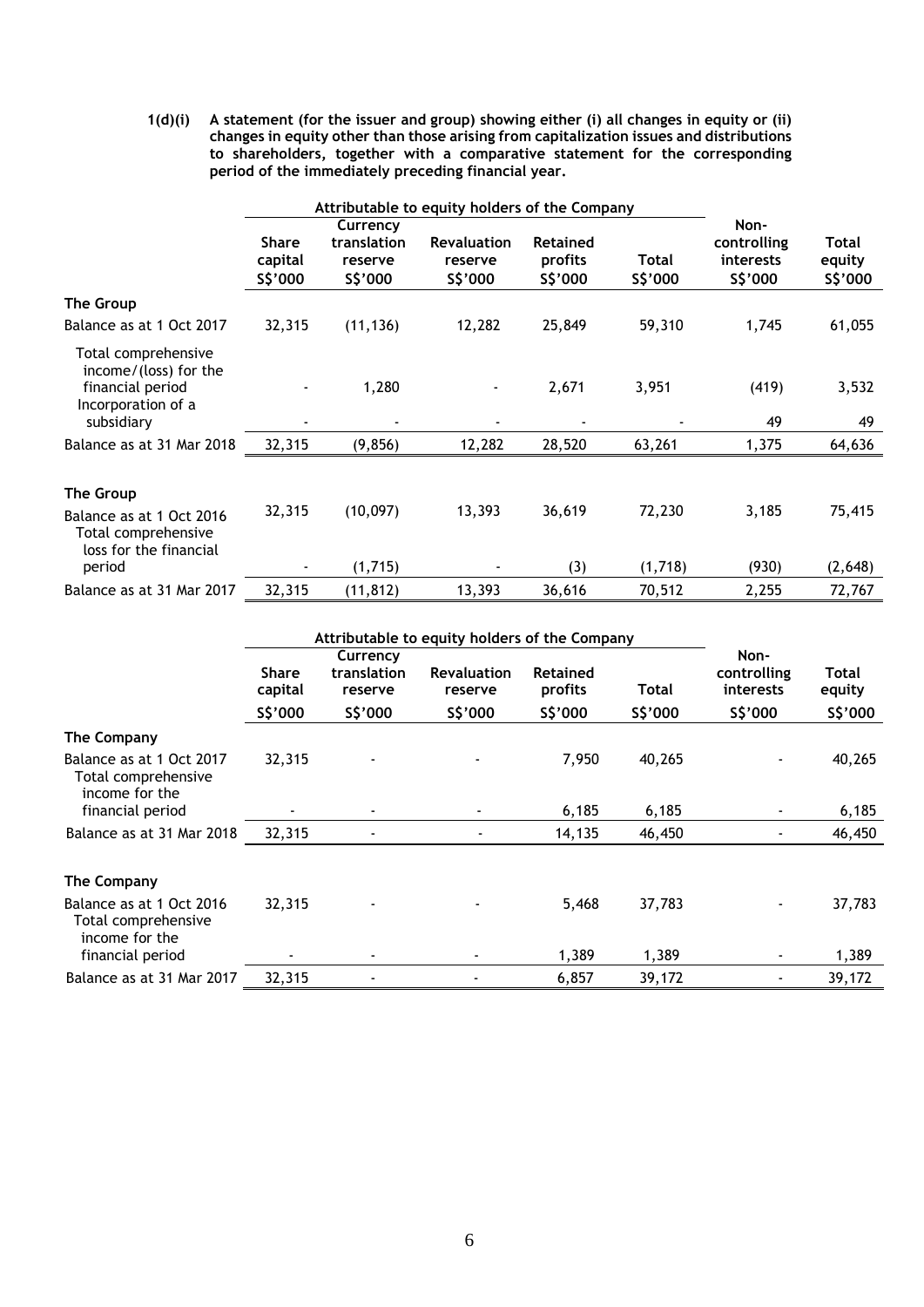**1(d)(ii) Details of any changes in the company's share capital arising from rights issue, bonus issue, share buy-backs, exercise of share options or warrants, conversion of other issues of equity securities, issue of shares for cash or as consideration for acquisition or for any other purpose since the end of the previous period reported on. State also the number of shares that may be issued on conversion of all the outstanding convertibles as at the end of the current financial period reported on and as at the end of the corresponding period of the immediately preceding financial year.** 

Nil.

**1(d)(iii) To show the total number of issued shares excluding treasury shares as at the end of the current financial period and as at the end of the immediately preceding year**

The total number of issued shares of the Company was 209,826,140 as at 31 March 2018 (30 September 2017: 209,826,140).

**1(d)(iv) A statement showing all sales, transfers, disposal, cancellation and/or use of treasury shares as at the end of the current financial period reported on**

Not applicable.

**2. Whether the figures have been audited or reviewed and in accordance with which auditing standard or practice.** 

The figures have not been audited nor reviewed.

**3. Where the figures have been audited or reviewed, the auditors' report (including any qualifications or emphasis of a matter).** 

Not applicable.

**4. Whether the same accounting policies and methods of computation as in the issuer's most recently audited annual financial statements have been applied.** 

Yes. The Company and the Group have applied the same accounting policies and methods of computation as in the Group's most recently audited financial statements for the financial year ended 30 September 2017.

**5. If there are any changes in the accounting policies and methods of computation, including any required by an accounting standard, what has changed, as well as the reasons for, and the effect of, the change.** 

The adoption of all the new and revised Singapore Financial Reporting Standards did not result in significant changes in the Group's accounting policies.

**6. Earnings per ordinary share of the group for the current financial period reported on and the corresponding period of the immediately preceding financial year, after deducting any provision for preference dividends.** 

| The Group                                                         |      |     | 31 Mar 2018 31 Mar 2017 |  |
|-------------------------------------------------------------------|------|-----|-------------------------|--|
| Amounts in cents                                                  |      |     |                         |  |
| Profit/(loss) per ordinary share for the period reported on based |      |     |                         |  |
| on net profit/(loss) attributable to shareholders:                |      |     |                         |  |
| (i) Based on the weighted average number of ordinary              | 1.27 | NM* |                         |  |
| shares on issue                                                   |      |     |                         |  |
| (ii) Based on a fully diluted basis                               | 177  | NM* |                         |  |

The earnings per share is calculated based on the Group's net profit/(loss) attributable to the equity holders of the Company divided by the issued share capital of the Company of 209,826,140 shares.

\*Not Meaningful. Loss per ordinary shares is less than 0.01 cent per share as the loss for the period 31 Mar 2017 is approximately S\$3,000.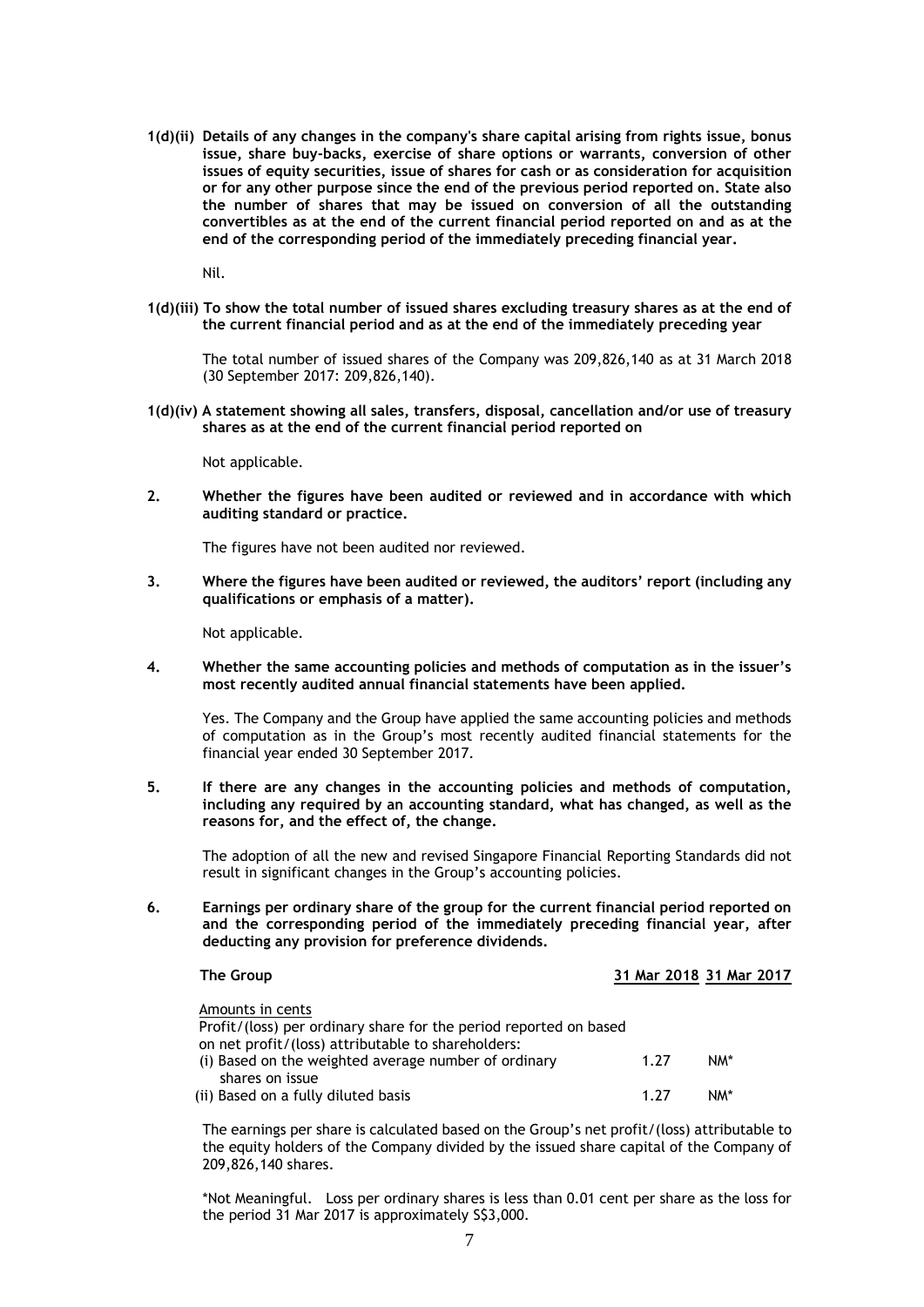**7. Net asset value (for the issuer and group) per ordinary share based on issued share capital of the issuer at the end of the(a) current financial period reported on; and (b) immediately preceding financial year.** 

|                                                                                                                 |             | The Group   | The Company  |             |
|-----------------------------------------------------------------------------------------------------------------|-------------|-------------|--------------|-------------|
|                                                                                                                 | 31 Mar 2018 | 30 Sep 2017 | 31 Mar 2018  | 30 Sep 2017 |
| Amounts in cents<br>Net asset value (NAV) per<br>ordinary share based on the<br>issued share capital at the end |             |             |              |             |
| of the period                                                                                                   | 30.15       | 28.27       | <b>22.14</b> | 19.19       |

**8. A review of the performance of the group, to the extent necessary for a reasonable understanding of the group's business. The review must discuss any significant factors that affected the turnover, costs, and earnings of the group for the current financial period reported on, including (where applicable) seasonal or cyclical factors; it must also discuss any material factors that affected the cash flow, working capital, assets or liabilities of the group during the current financial period reported on**

# **Review of Performance**

The Group reported revenue of S\$10.5 million in the half year ended 31 March 2018 ("HY2018") as compared to S\$8.9 million in the half year ended 31 March 2017 ("HY 2017"), an increase of S\$1.6 million or 17.6%. The increase is due to contribution from Beko Home Appliances and increase in distribution outlets and distribution market for other brands.

Consistent with the increase in revenue, gross profit has also increased by 20.3%.

Other income increased by 30.7% or S\$0.2 million was mainly attributed to higher service income as a result of revision in service charges and increase in service job from Beko Home Appliances and Ferroli Water Heater.

Other gain of S\$2.3 million in HY2018 was pertaining to exchange gain of S\$1.2 million and gain on disposal of asset held for sale of S\$1.0 million upon completion of disposal of shares in Fiamma.

Selling and distribution expense increased by 28.4% or S\$0.3 million. The increase is in line with increase in revenue as well as increase in advertising and promotion expense.

Finance expense increased by 56.5% or \$0.4 million mainly due to amortised interest arising from non-current payables.

Share of profit of associated companies decreased by 5.7% or S\$37,000 due to decrease in shareholdings in Fiamma Holdings Limited ("Fiamma") from 27.15% to 14.80% offset by increase in profit contributed by Fiamma as result of improved revenue.

As a result of the above, the Group reported profit before income tax of S\$2.4 million in HY2018 as compared to loss before tax of S\$0.1 million in HY2017. After taking into account of income tax expense and loss attributable to non-controlling interest, the Group reported a net profit attributable to equity holders of the Company of S\$2.7 million in HY2018 as compared to a net loss attributable to equity holders of the Company of S\$3,000 in HY2017.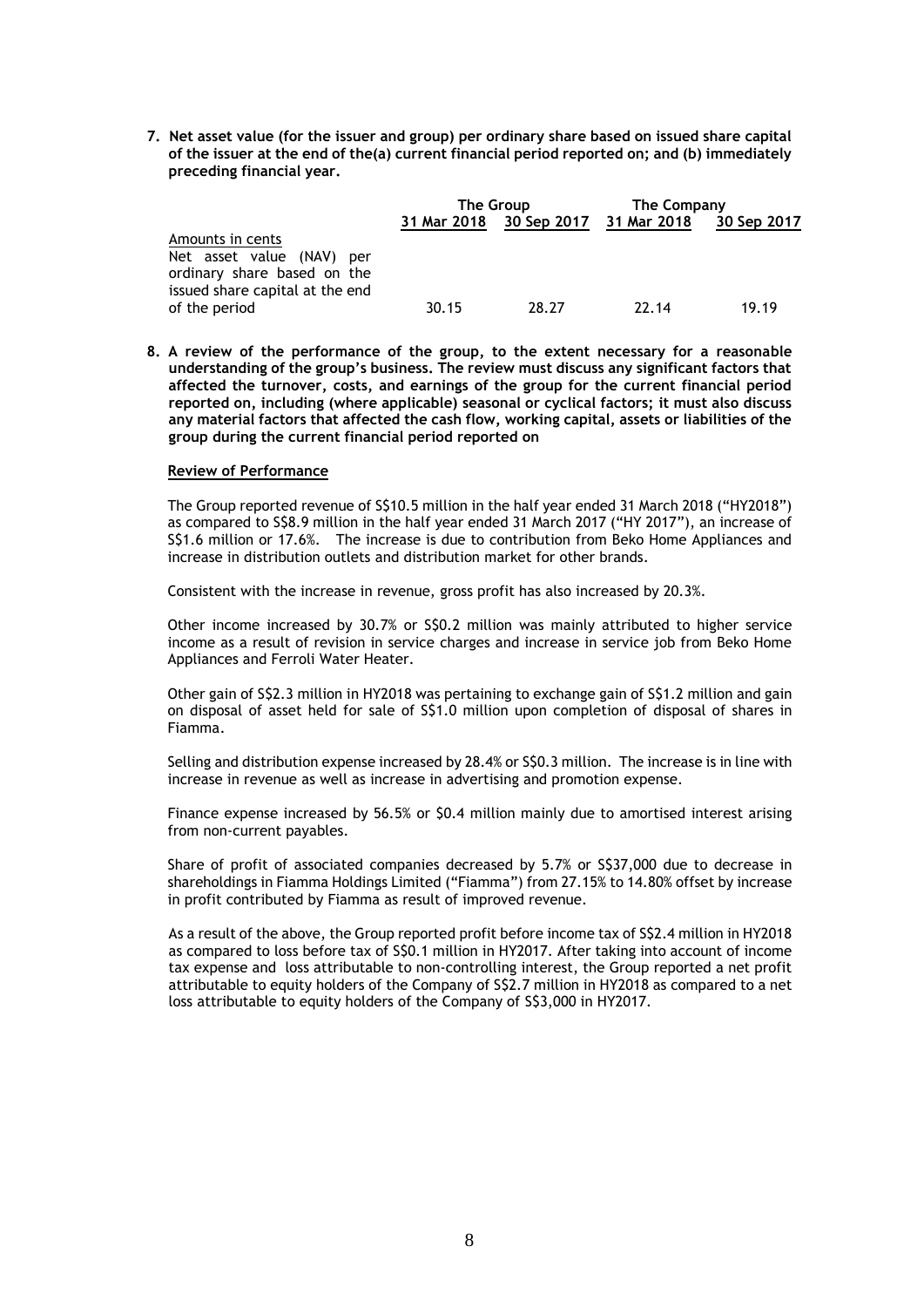# **Balance Sheet**

### **Trade and other receivables**

Trade and other receivables decreased by 16% due primarily to the substantial repayment by our major project customer as well as slowdown in project sales due to changes in government policy.

### **Development properties**

The development properties refer to residential and commercial properties in Malaysia. The increase was mainly attributable to currency translation adjustment arising from the stronger Malaysian Ringgit against Singapore dollar.

### **Assets held-for-sale**

Assets held-for-sale related to the disposal of 58 million ordinary shares in Fiamma that was completed during the financial period.

#### **Investment in associated companies**

Investment in associated companies increased by 14.5% mainly due to share of associated companies profit of S\$0.6 million and currency translation gain of S\$1.2 million arising from Fiamma.

#### **Derivative financial instrument**

Cross currency interest rate swap ("CCIRS) is transacted to hedge the Group's foreign currency borrowing. The derivative financial instrument asset/liability represents the fair value gain/loss made on the CCIRS.

#### **Trade and other payables**

The increase was mainly attributable to additional proceeds from related parties of S\$2.0 million and currency translation adjustment of S\$1.3 million arising from the stronger Malaysia Ringgit against Singapore Dollar.

### **Review of cashflow**

Net cash flows generated from operating activities was S\$3.0 million for HY2018 as compared to a deficit in cash from operations in the previous corresponding period due to improved operating results and working capital inflow.

Net cash flows generated from investing activities was S\$10.4 million, attributed mainly to proceeds from the disposal of shares in Fiamma.

Net cash flows used in financing activities include repayment of borrowings/bills payable/interest expense of S\$6.2 million partially offset by proceeds from borrowings and related parties of S\$2.2 million.

Overall, the Group reported a net increase in cash and cash equivalents of S\$9.6 million. Cash and cash equivalents of the Group stood at S\$11.4 million as at end of HY2018.

# **9. Where a forecast, or a prospect statement, has been previously disclosed to shareholders, any variance between it and the actual results.**

There was no forecast or prospect statement disclosed to the shareholders in the previous announcement.

## **10. A commentary at the date of the announcement of the significant trends and competitive conditions of the industry in which the group operates and any known factors or events that may affect the group in the next reporting period and the next 12 months.**

We are mindful of digital disruption and competition in the market, the trading segment performances for the next reporting period remain challenging. However, the Group remains cautiously optimistic in improving its sales and focuses on developing the new product ranges, build up its product brands and cultivate a new market in Australia.